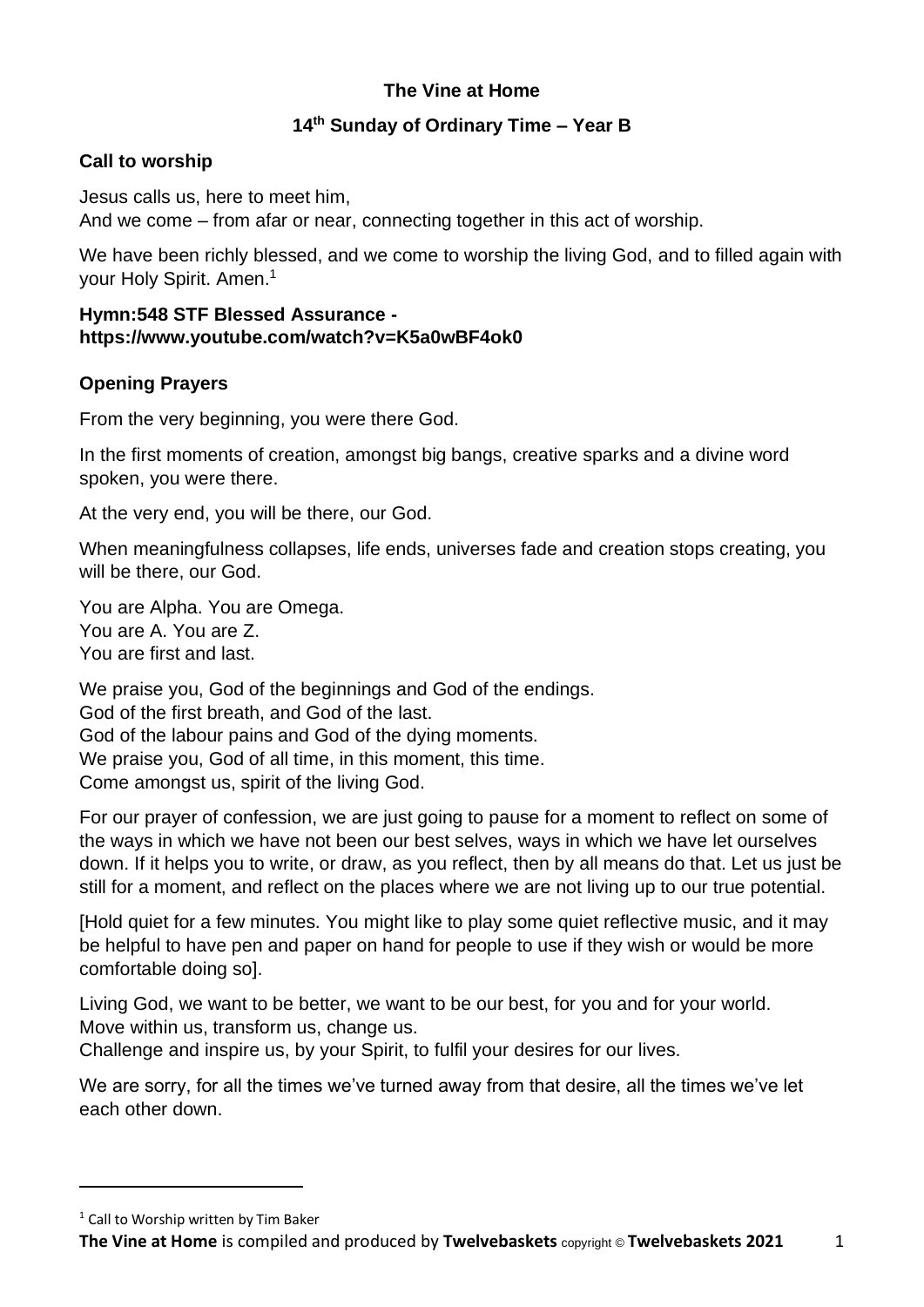And even as we say sorry, we know that you forgive and accept us, you accept us just as we are. We see in you the love we wish to reflect into the world – a love that always accepts, and always hopes for better.

May we be reservoirs of that love, overflowing out into a world in need.

In Jesus' name, Amen. *2*

# **Let us now say the Lord's Prayer**

## **Readings: 2 Samuel 5:1-5, 9-10 –** David Anointed King of All Israel

**5** Then all the tribes of Israel came to David at Hebron, and said, "Look, we are your bone and flesh. **2** For some time, while Saul was king over us, it was you who led out Israel and brought it in. The Lord said to you: It is you who shall be shepherd of my people Israel, you who shall be ruler over Israel." **3** So all the elders of Israel came to the king at Hebron; and King David made a covenant with them at Hebron before the Lord, and they anointed David king over Israel. **4** David was thirty years old when he began to reign, and he reigned forty years. **5** At Hebron he reigned over Judah seven years and six months; and at Jerusalem he reigned over all Israel and Judah thirty-three years.

**<sup>9</sup>** David occupied the stronghold, and named it the city of David. David built the city all around from the Millo inward. **<sup>10</sup>** And David became greater and greater, for the Lord, the God of hosts, was with him.

## **2 Corinthians 12:2-10**

**2** I know a person in Christ who fourteen years ago was caught up to the third heaven whether in the body or out of the body I do not know; God knows.<sup>3</sup> And I know that such a person—whether in the body or out of the body I do not know; God knows— **<sup>4</sup>** was caught up into Paradise and heard things that are not to be told, that no mortal is permitted to repeat. **<sup>5</sup>** On behalf of such a one I will boast, but on my own behalf I will not boast, except of my weaknesses. **<sup>6</sup>** But if I wish to boast, I will not be a fool, for I will be speaking the truth. But I refrain from it, so that no one may think better of me than what is seen in me or heard from me, **<sup>7</sup>** even considering the exceptional character of the revelations. Therefore, to keep<sup>[\[a\]](https://www.biblegateway.com/passage/?search=2+Corinthians+12%3A2-10&version=NRSV#fen-NRSV-29014a)</sup> me from being too elated, a thorn was given me in the flesh, a messenger of Satan to torment me, to keep me from being too elated.<sup>[\[b\]](https://www.biblegateway.com/passage/?search=2+Corinthians+12%3A2-10&version=NRSV#fen-NRSV-29014b) 8</sup> Three times I appealed to the Lord about this, that it would leave me, <sup>9</sup> but he said to me, "My grace is sufficient for you, for power<sup>[\[c\]](https://www.biblegateway.com/passage/?search=2+Corinthians+12%3A2-10&version=NRSV#fen-NRSV-29016c)</sup> is made perfect in weakness." So, I will boast all the more gladly of my weaknesses, so that the power of Christ may dwell in me. **<sup>10</sup>** Therefore I am content with weaknesses, insults, hardships, persecutions, and calamities for the sake of Christ; for whenever I am weak, then I am strong.

## **Mark 6:1-3 - The Rejection of Jesus at Nazareth**

**6** He left that place and came to his hometown, and his disciples followed him. **2** On the sabbath he began to teach in the synagogue, and many who heard him were astounded. They said, "Where did this man get all this? What is this wisdom that has been given to him? What deeds of power are being done by his hands! **3** Is not this the carpenter, the son of M[a](https://www.biblegateway.com/passage/?search=Mark+6%3A1-3&version=NRSV#fen-NRSV-24408a)ry[<sup>a</sup>] and brother of James and Joses and Judas and Simon, and are not his sisters here with us?" And they took offense[ $b$ ] at him.

<sup>2</sup> Opening prayers written by Tim Baker

**The Vine at Home** is compiled and produced by **Twelvebaskets** copyright © **Twelvebaskets 2021** 2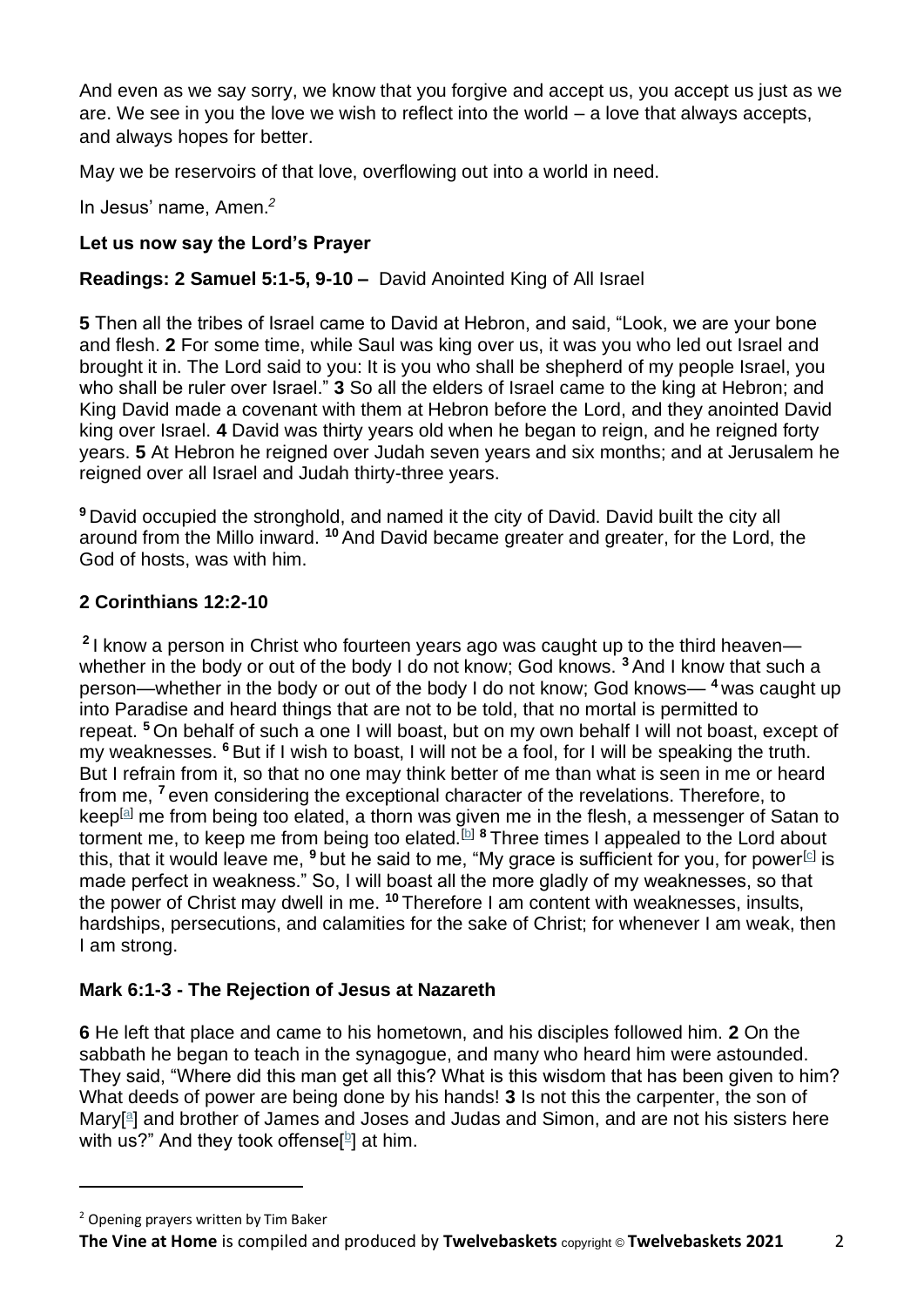## **Reflections on the reading**

*For a full edition of this week's reflection, subscribe to The Vine – find out more by emailing thevine@twelvebaskets.co.uk*

Today is a day of celebration for some of our sisters and brothers across the Atlantic, but may well be an unremarkable day for many in the UK. It's Independence Day! Recounting the story of the independence of America can be heard differently and remembered differently by various people throughout history. As a university student, I, a British citizen, was shown an American cartoon about this historical event by an American lecturer, to see how our student cohort would respond to the way the British were depicted – this was not an exercise in flattery!

How is God using you today? This passage is not an exercise in Biblical flattery, but an invitation to reflect on our place in God's big story. How will we respond?

### **Prayers of intercession**

Let us pray, God of our hearts , Come into our feelings, our emotions, teaching us the art of love.

Show us how to embrace your world and your people, with arms of grace. Guide us in each moment, that the very impulses of our bodies might be tuned to you. 

God of love, enter our hearts, and tune your world to love.  

God of our minds, come into our thoughts, our intellects, and help us to focus the work of our brains on you. Show us how to be agents of love in the workplace, at school, in our reading, our writing, our thinking.

Guide us to come to know you more, through the power you have given us in our minds.

God of love, enter our hearts, and tune your world to love.  

God of our families,

Come into the places we call home, that we might show and discover something about you in our houses, at our mealtimes, in our beds.

Show us how to love each other, and reveal your nature of love to us, through our relationships with those closest to us – our family and closest friends.

Guide us in the difficulties and struggles that come with our family lives, and the suffering of those closest to us – bring them your love.

God of love, enter our hearts, and tune your world to love.  

God of the Church,

Come into the midst of your people, come to bring healing, to bring unity, to build a movement that can shape the world for good.

Show us how to love each other, to heal broken rifts within churches and between denominations. How to reach out into the world around us, bringing peace, not division, bringing love, and not conflict.

**The Vine at Home** is compiled and produced by **Twelvebaskets** copyright © **Twelvebaskets 2021** 3 Guide us in our decision making and our worship, our committees and young church, our church councils and prayer meetings, bring the church closer to your design, your hopes for